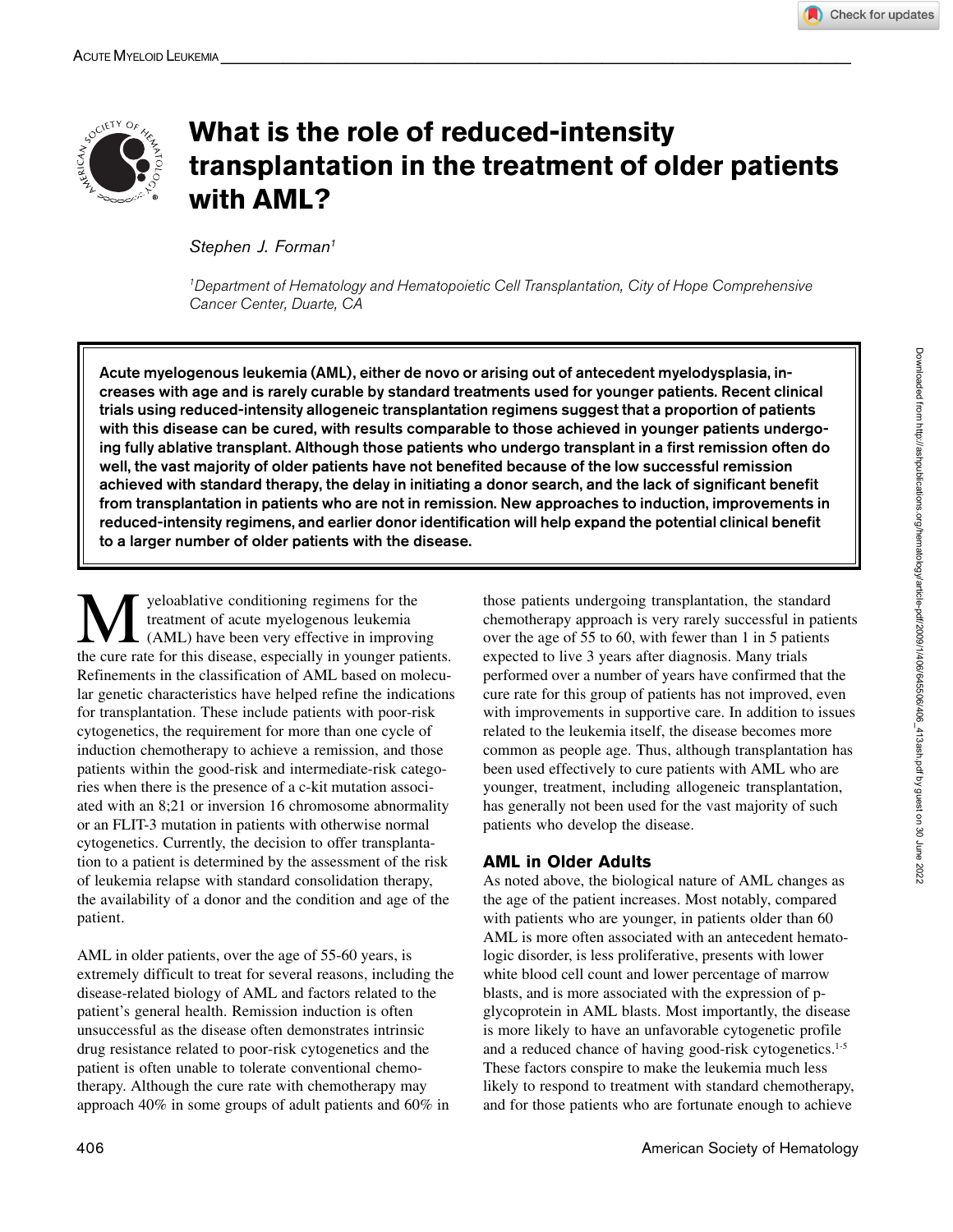a remission, it is of short duration. When combined with a diminished performance status and the increased number of co-morbidities, the likelihood of a favorable response to chemotherapy is small.<sup>6</sup> The data suggest that the complete remission rate is approximately 40% with a median duration of 6 to 8 months, and survival at 3 years is less than 20% in virtually all studies.<sup>7-9</sup> A recent study from the Eastern Oncology Cooperative Group, a patient group that was younger than 75 years old with good performance status, showed that 2- to 4-year survival was quite low and basically unchanged over time (**Figure 1**).7

## **Graft Versus Leukemia**

It has now been approximately 20 years since the first studies were published that showed that patients who developed graft-versus-host disease following allogeneic transplantation had a lower risk of leukemic relapse than those who did not, suggesting that immunologic alloreactivity contributed to the overall cure of the disease.10,11 The increased rate of relapse following a twin transplant, the remission that is sometimes achieved by infusion of donor leukocytes, or withdrawal of immunosuppression at the time of relapse all support the idea that the graft contributes greatly to the cure. When patients are undergoing full allogeneic transplantation, it is not possible to determine how much of the benefit is attributed to the high-dose preparative regimen and how much is related to the graft-versus-tumor regimen. However, the development of more specifically immunosuppressive regimens with minimal cytoreduction allowed the exploration of allogeneic transplant (alloimmunotherapy) in those patients who were considered either too old or infirm for full-dose transplantation, as well as showing whether such an approach could achieve engraftment or cure the disease.



#### **Figure 1. Overall survival among 348 patients older than 55 years with previously untreated AML entered onto a recent ECOG trial.**

Reprinted with permission from Rowe JM et al. Blood. 2004;103:479-485.7

Over the last 15 years, several groups of investigators have developed reduced-intensity or non-myeloablative conditioning transplant regimens less toxic than fully myeloablative transplants in order to extend the treatment to older patients who might also have co-morbidities that preclude full-intensity transplants. These regimens vary in their intensity from those that are truly non-ablative (fludarabine/single-dose TBI) to those that incorporate additional chemotherapy drugs such as fludarabine/ busulfan or fludarabine/melphalan, which do result in cytopenias requiring blood and platelet support. These regimens are the three most commonly used in the treatment of older patients undergoing transplantation for most hematologic malignancies, including AML. They all have the capacity to provide, in combination with post-transplant immunosuppressive drugs, adequate host immunosuppression to facilitate engraftment of related, unrelated or cord blood stem cells. It is not known whether one of these regimens is more effective than the other, and all of them can be used in the treatment of patients in remission. Among the observations is that the reduced-intensity approach has produced major anti-tumor effects, relying on both pre- and post-transplant immunosuppression to overcome host-versus-graft disease, ie, graft rejection, and to facilitate alloimmune anti-tumor responses.

## **Reduced-intensity Transplant: Influence of Remission Status on Outcome**

The initial reports summarized the outcome of a group of 122 patients treated with fludarabine 90 mg/m2 , combined with low-dose total body irradiation (TBI 2 Gy), followed by cyclosporine and mycophenolate mofetil.<sup>12</sup> Survival at 3



**Figure 2. Survival of 122 patients with AML in CR1, CR2, or with more advanced disease treated with reduced-intensity conditioning using the Seattle regimen.**

Reprinted with permission from Hegenbart U et al. J Clin Oncol. 2006;24:444-453.12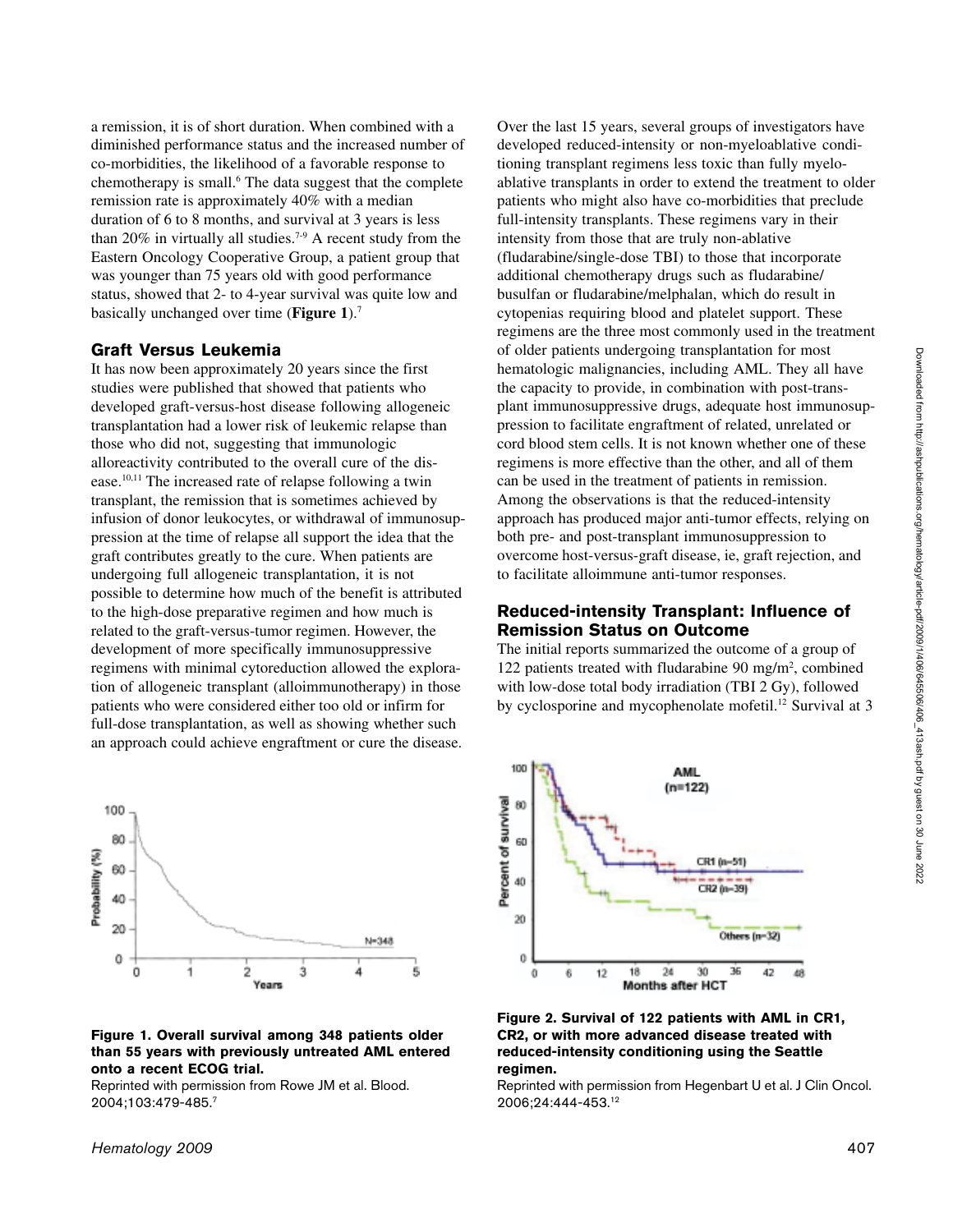years was 46% for 51 patients transplanted in first remission and 42% for 39 patients transplanted in second remission, while those patients who had more active disease had a less optimistic result (**Figure 2**). Of note in this and other trials was that somewhat better results (reduced chance of relapse) were seen in recipients of unrelated donor transplants compared with recipients of matched related donor transplants, raising the issue of whether alloreactivity was stronger when there was some degree of mismatching (**Figure 3**).13 Another report from Shimoni using a slightly more intensive regimen of fludarabine and busulfan, followed by cyclosporine and methotrexate with ATG given to those patients with unrelated donors, showed that among the 27 patients in first remission undergoing transplant, 74% reported disease-free survival at 3 years, while those patients who were not in remission did not survive disease free.14 A retrospective study from the Cooperative German Transplant Study reported an event-free survival of 52% at 24 months among 25 patients transplanted in first remission, most of whom received a fludarabine/busulfan regimen.15 For those patients in second remission, the eventfree survival was 40%. For those patients with advanced disease, less than 20% were alive at 2 years. Consistent with the concept that reduced-intensity transplant is a form of allo-immunotherapy, the development of chronic GVHD



#### **Figure 3. Probabilities of overall survival (A) and relapse (B) by the donor type.**

Reprinted with permission from Nakamura R et al. Bone Marrow Transplant. 2007;40:843-850.13

after transplant improves survival by reducing relapse<sup>16</sup> (**Figure 4**). Despite the apparent benefit on survival, this complication is more challenging to treat in patients who are older. Others have published similar results and support the observation that 1) allogeneic transplantation using a reduced-intensity preparation is feasible in older patients, 2) in selected patients, particularly those who undergo transplantation in first remission, the outcomes were encouraging, and 3) those with more advanced disease or not in remission did not benefit.17,18 Although some patients



#### **Figure 4. Impact of chronic graft-versus-host disease (GVHD) on the outcome of the patients:** (A) overall survival; (B) disease-free survival; and (C) relapse. (——) Patients who developed chronic GVHD. (...) Patients who did not develop chronic GVHD.

Reprinted with permission from Valcarcel D et al. J Clin Oncol. 2008;26:577-584.16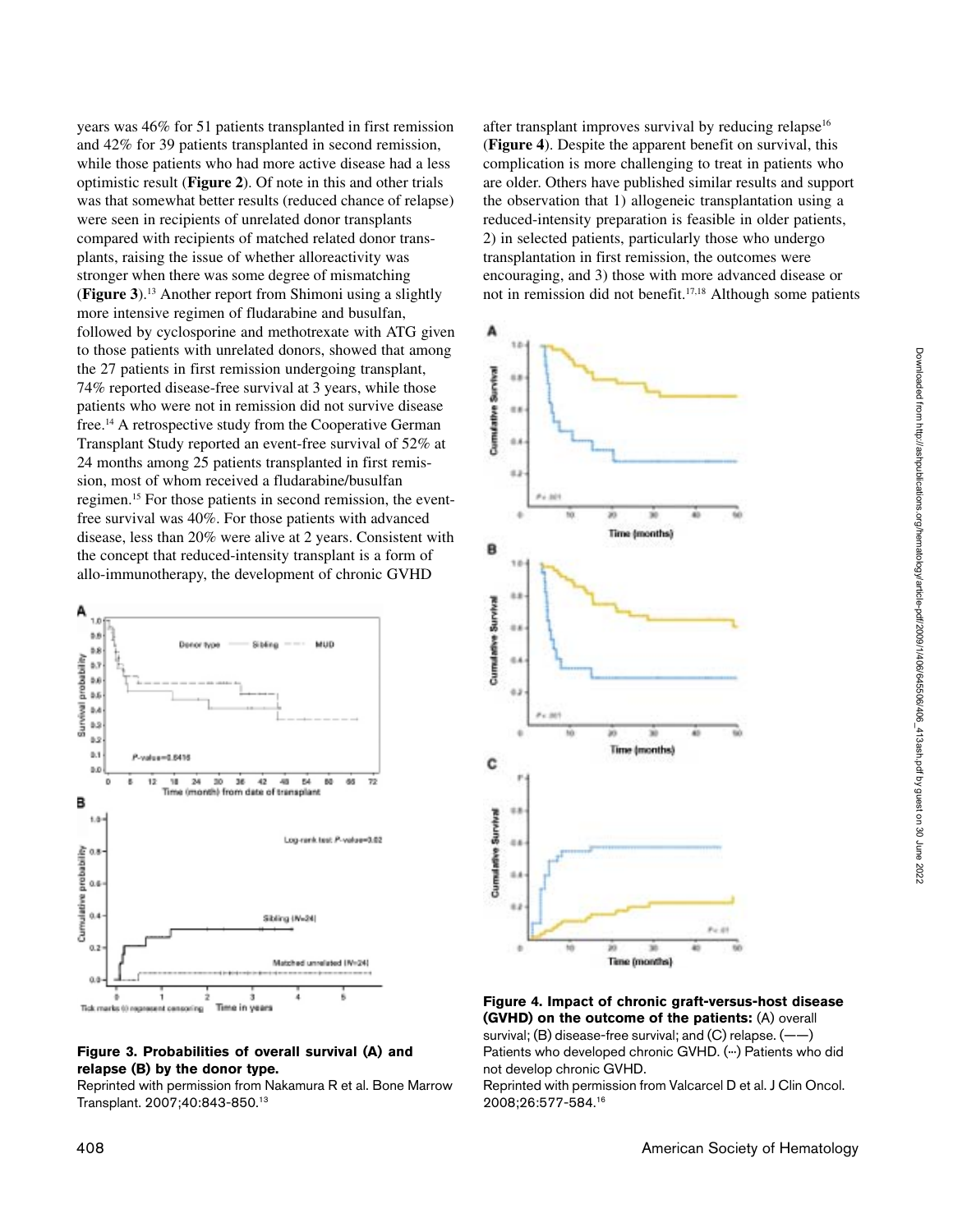achieve long-term remission if transplanted in early relapse or with less than a complete first remission, the results are inferior to those achieved if the patient is in remission. As many investigators have pointed out, all of these reports are in older patients who were referred specifically for transplantation after achieving a remission, most of whom had a donor, and thus overestimate the impact of the approach in this group of patients with high-risk AML.

Some investigators have tried to better understand the impact of transplantation in older patients by identifying patients at the time of diagnosis to determine the percentage of patients who would actually proceed to transplant following a diagnosis of AML and the eventual overall outcome.19 In one study, 95 patients with AML in first remission were studied who had known siblings, 35 of whom had an HLA-matched sibling and were considered the donor group, while in 60 patients there was not a match. Twenty-five of the 35 in the donor group actually pro-



**Figure 5. Survival after reduced-intensity conditioning allogeneic stem cell transplantation (RIC-allo-SCT) for acute myeloid leukemia (AML).** (a) Comparison of leukemia-free survival (LFS) between the "donor" (solid line) and "no donor" (dashed line) groups; (b) Comparison of LFS between the "transplant" (solid line) and "no transplant" (dashed line) groups; (c) Comparison of overall survival (OS) between the "transplant" (solid line) and "no transplant" (dashed line) groups; (d) Comparison of OS between the "donor" (solid line) and "no donor" (dashed line) groups. Probabilities of LFS and OS were estimated from the time of diagnosis using the Kaplan-Meier product-limit estimates.

Reprinted with permisson from Mohty M et al. Leukemia. 2009;23:194-195.20

ceeded to transplant using a reduced-intensity transplant regimen of fludarabine, busulfan and ATG, and the intentto-treat analysis showed leukemia-free survival at 4 years was superior in the donor group. This study has recently been updated and leukemia-free survival remains better in the donor group (72% vs 24% at 7 years, *P* = .002). The cumulative incidence of transplant-related mortality was 12% (**Figure 5**).20 Similar to other studies that begin the evaluation after biological allocation to one group of patients (donor – no donor), this study begins to come close to assessing the possible beneficial impact of the treatment in patients who are older with AML in remission, but also is retrospective and only dealt with those patients who had an available sibling.

Estey and his colleagues, rather than studying patients in first remission, which selects patients for their chemosensitivity and good performance status, attempted to evaluate patients at the time of diagnosis by seeing all patients

> admitted to the University of Texas M.D. Anderson at the time of initial evaluation. $21$  If transplantation was felt to be plausible, a search for the appropriate donor was to be conducted. A total of 259 patients entered the study. Complete remission was achieved in 99 patients (38%), typical of what has been seen in the cooperative group studies. Of these 99, 53 were then referred to transplant and 46 were not. In this latter group, the reasons for not proceeding were likely related to age, underlying health, patient choice and the attitude of the physician. Of the 53 who were actually referred for transplantation, a matched sibling was identified in 21 and a matched unrelated donor was found in an additional 5 patients. This suggests that a donor was found for nearly 50% of the patients who actually were referred for transplantation, similar to what is achieved in younger patients. Fourteen patients actually underwent transplantation, 13 from a matched sibling and 1 from an unrelated donor. Consistent with the results of other studies of reduced-intensity transplant, 57% of the patients who underwent transplantation were disease-free at 4 years. This result seemed very good when one accounts for age, cytogenetics, performance status and lead time bias, than patients who did not undergo transplant. However, in considering the impact of transplantation on the whole population of patients newly diagnosed with AML, these patients represented only 26% of those who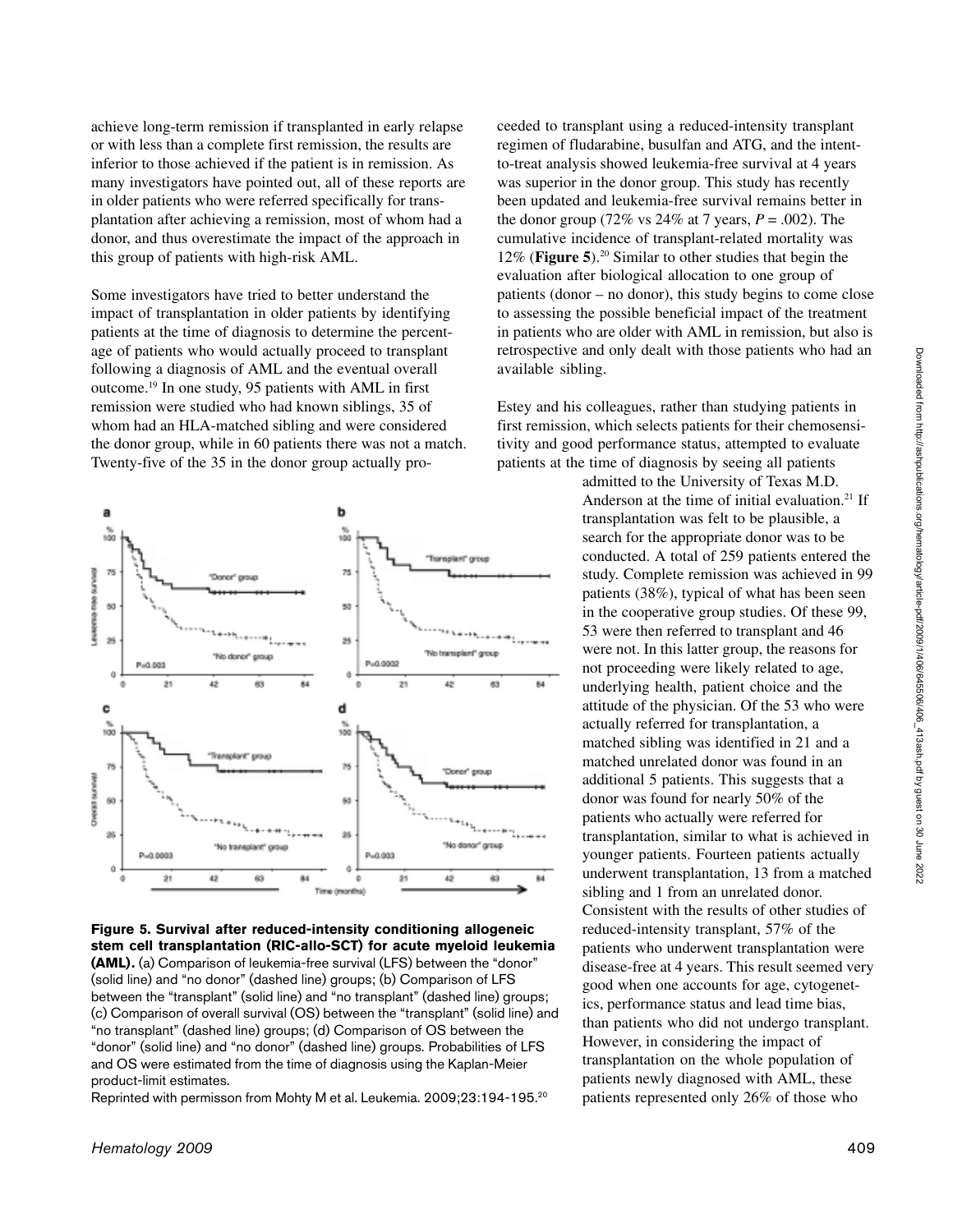were actually seen by the transplant service. Only 14% of those achieved a complete remission and only 5% of the original 259 patients entered onto the study. Thus, even with an optimistic result for transplant, the vast majority of patients who are older have yet to benefit from such an approach. The data to date suggest that for older patients who are able to achieve a first remission and have either a related or unrelated donor, allogeneic transplantation during first remission offers a better chance of improved disease control. The results for patients actually undergoing transplant are comparable to those achieved in patients who are younger with less high-risk features and represents a reasonable therapeutic option for older patients in remission for whom a donor can be identified.

## **Limitations and Potential Solutions to Improve Outcome of Transplantation for Older Patients**

The apparent improved survival seen with allogeneic reduced-intensity transplant in older patients and the recognition that only a small minority of patients are able to benefit highlight the limitations imposed by both the disease and the patient. These include 1) the need to improve the chances of achieving a remission in older patients with AML, 2) how to improve the transplant regimen to help reduce the chances of relapse or complications without compromising the patient's wellbeing during the procedure, and 3) identification of a donor in a timely way.

#### **Improving Initial Response to Treatment**

As noted above, an initial factor limiting the application of transplantation is the low complete response rate for older patients with AML undergoing induction therapy. Most induction studies have been based on an anthracycline and cytarabine combination; however, no approach to date, including attempts to reverse the effects of p-gp, have resulted in improvement. However, in recent studies, investigators have explored alternative initial approaches, including the use of hypomethylating agents in combination with other agents, such as gemtuzumab and HDAC inhibitors. One report from Nand on using azacytidine and gemtuzumab observed a nearly 70% complete response rate in a group of patients whose average age was about  $70^{22}$ This trial is now being expanded to determine the impact of this approach in newly diagnosed patients with AML who are older. In addition, Kirschbaum reported on a group of older patients who had either MDS-related AML or *de novo* AML who were older and were treated with a completely epigenetic-based therapy utilizing decitabine and SAHA.23 Approximately 40% of the patients who were previously untreated achieved a remission or adequate clinical benefit. Thus, these and other novel approaches may provide an opportunity to

improve both the CR rate and facilitate patients being able to go to transplant in remission.

## **Requirement for a Complete Remission**

Among the common observations in most studies in the use of reduced-intensity transplantation for hematologic malignancy is that patients with active disease at the time of transplant do not benefit. These patients likely require a full intensity regimen in order to have a significant chance of disease-free survival, but this approach obviously cannot be used in older patients. However, some studies have now begun to explore the augmentation of reduced-intensity regimens using the regimen as a platform for different approaches. Some investigators have shown that it is possible to use monoclonal antibodies to specifically target radioisotopes to the marrow and other sites of leukemia. Initial studies utilizing Iodine-131–labeled anti-CD45 antibody have shown that this regimen is capable of delivering between 2- to 3-fold more radiation to the marrow and spleen than to the liver, and approximately 10 fold more radiation to the marrow than to the whole body.<sup>24</sup> In an initial phase I/II trial, adding this radiolabeled antibody to the least myeloablative reduced-intensity regimen of fludarabine and TBI showed that a small number of patients treated with the maximum tolerated dose of radioimmunotherapy had a survival of 54% at 2 years. Thus, patients who are not in a complete remission, or possibly even those who are but who are at high risk for relapse, may benefit from such approaches, hopefully without augmented toxicity, but a better anti-leukemic treatment. In addition, other investigators have begun to evaluate different drugs in the pre- and post-transplant setting. Several studies are ongoing using clofarabine, a drug with more anti-leukemic activity than fludarabine, as a partner with alkylating agents such as melphalan or busulfan.<sup>25</sup> The early results show significant activity and tolerability, and phase I/II trials are ongoing to determine the appropriate dose and schedule for such patients as a prelude to larger phase II trials of this approach. Other investigators have begun, as in other diseases, the use of post-transplant interventions, including the use of hypomethylating agents to delay or prevent recurrence of leukemia in combination with the allogeneic effect of the donor graft, which may be augmented by the use of these drugs.26

## **Alternatives to Related Donor Stem Cells**

One of the problems noted early in patients who have leukemia and are being considered for allogeneic transplantation is the identification of a donor. As patients age, although they may have siblings, some of whom are matched, the overall physical condition of the donor may preclude either bone marrow harvest or peripheral blood stem cell collection. In many cases, the older patient may, in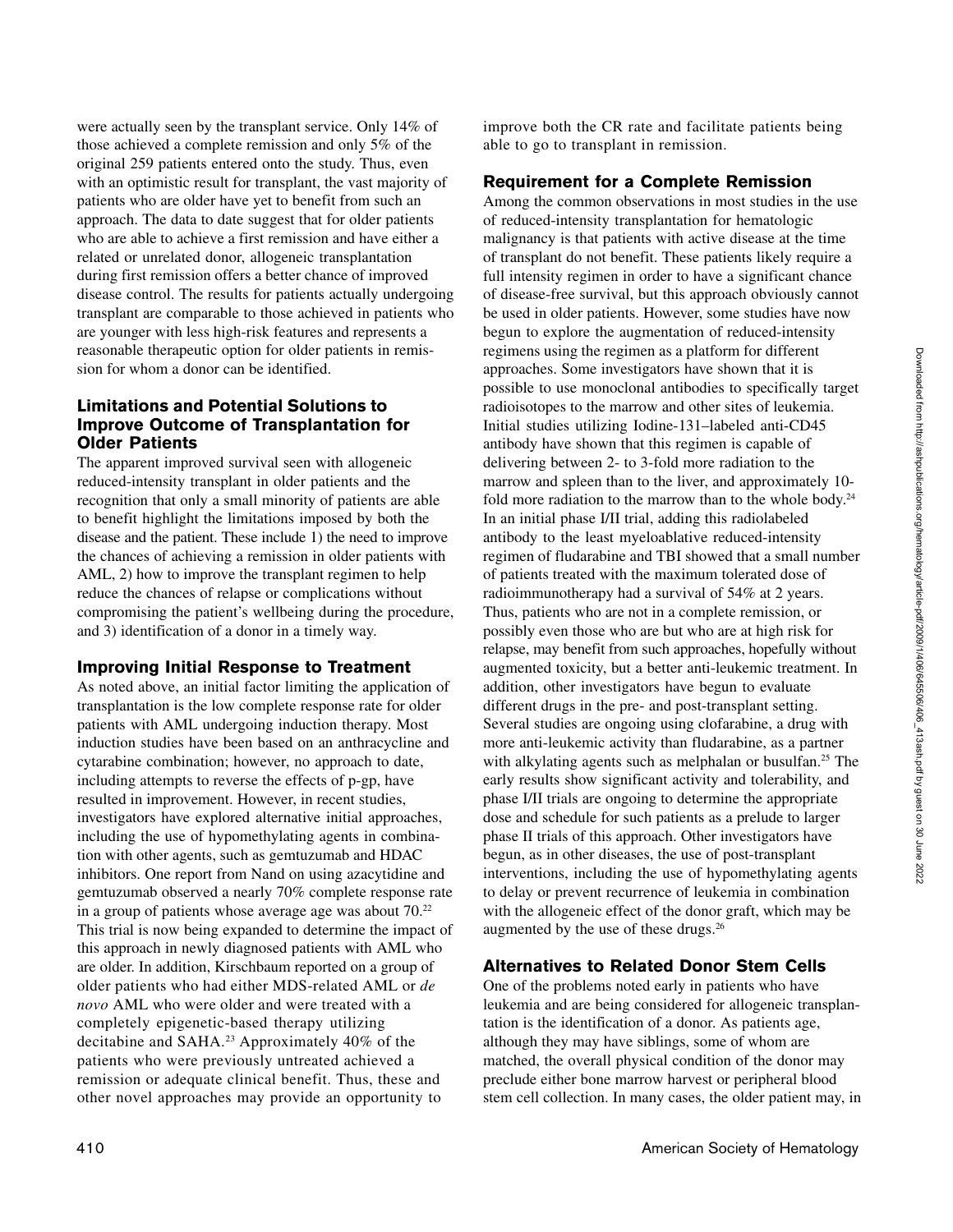fact, be the youngest of his or her siblings and, thus, more older patients are being considered for unrelated donor transplant, using stem cells from a much younger donor. However, the identification of a donor sometimes takes approximately 3 months. Given the high-risk nature of the disease, many patients actually never come to transplant because of early relapse. Thus, one way to improve the likelihood of proceeding to transplant while in remission is to perform HLA typing at the time of diagnosis in order to shorten the time to transplant utilizing an unrelated donor. Relapse prior to transplantation usually results in the patient not going to transplant at all as there is a low likelihood of achieving a second remission of the leukemia that is inherently resistant and has shown early relapse.

Unrelated cord blood has provided another source of immediately available stem cells. Initial experience in children showed a clear association between cell dose and survival, and more recent results on unrelated cord blood transplantion in adults using high-dose conditioning regimens have now shown comparable outcomes when adequate cell dose is used. Two retrospective studies now show that such results compare favorably to those obtained with a matched unrelated donor, but these reports have been limited to younger adults with high-dose conditioning regimens.27,28 Studies of double cord transplants have been published, demonstrating that this approach may lessen the risk of graft rejection and high early mortality and that such an approach can be used effectively in the reducedintensity regimen. Data is now emerging that such an approach can be used in AML, thus expanding the possibilities for a patient who is older with AML undergoing a reduced-intensity transplant regimen from either a related donor, unrelated donor or cord blood. A recent report showed a comparable result for patients undergoing transplantation from either cord blood or unrelated donor, 30% versus 34%, progression-free survival at 3 years, respectively.29

## **Suggested Strategy for the Older Patient with AML**

Given the optimistic results for those older patients who are able to undergo successful induction chemotherapy, achieve remission or near remission, have a donor and are able to proceed to transplantation, the strategy for such patients should include the option of transplant.<sup>30</sup> HLA typing should be initiated at the time of diagnosis in order to know what the options might be for transplantation within the family and the typing can be used to at least determine the possibility of transplant from either an unrelated or cord blood donor. If a patient achieves a remission, then proceeding to transplant in a timely way would reduce the chances of an early relapse. Some, but not



#### **Figure 6. Suggested treatment strategy for older patients with newly diagnosed acute myelogenous leukemia.**

all, studies have validated the potential usefulness of a comorbidity analysis, in addition to the Karnofsky performance scale (KPS), to help physicians and patients understand the risks of transplant and can be used to help make the decision about proceeding to transplant.<sup>31,32</sup> For those patients who achieve a partial remission, then transplant on protocols that are specifically designed to treat such patients with an augmented regimen would be appropriate. Given that the disease is likely to increase as the population ages and people are now often in reasonably good physical condition at the time of diagnosis, even in their 70s, transplant may afford them an opportunity of cure. **Figure 6** shows a suggested algorithm for the treatment approach for older patients with AML.

#### **Disclosures**

Conflict-of-interest: The author is employed by the City of Hope Comprehensive Cancer Center. Off-label drug use: None disclosed.

## **Correspondence**

Stephen J. Forman, MD, Chair, Department of Hematology and Hematopoietic Cell Transplantation, City of Hope Comprehensive Cancer Center, 1500 E. Duarte Road, Duarte, CA 91010; Phone: (626) 256-4673, ext. 62404; Fax: (626) 301-8256; e-mail: sforman@coh.org

#### **References**

- 1. Appelbaum FR, Gundacker H, Head DR, et al. Age and acute myeloid leukemia. Blood. 2006;107:3481-3485.
- 2. Leith CP, Kopecky KJ, Godwin J, et al. Acute myeloid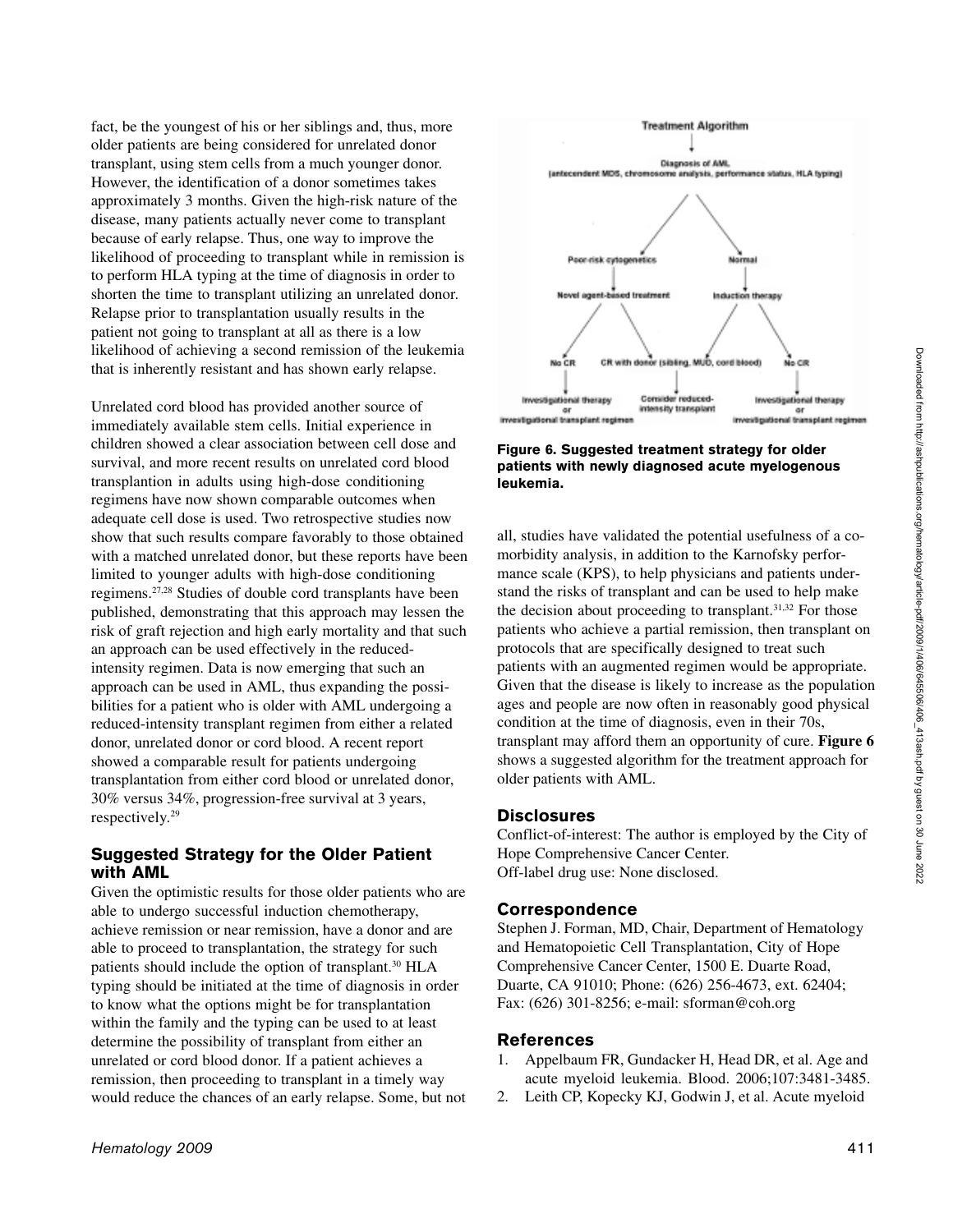leukemia in the elderly: assessment of multidrug resistance (MDR1) and cytogenetics distinguishes biologic subgroups with remarkably distinct responses to standard chemotherapy. A Southwest Oncology Group study. Blood. 1997;89:3323-3329.

- 3. Grimwade D, Walker H, Harrison, et al. The predictive value of hierarchical cytogenetic classification in older adults with acute myeloid leukemia (AML): analysis of 1065 patients entered into the United Kingdom Medical Research Council AML 11 trial. Blood. 2001;98:1312-1320.
- 4. Frohling S, Schlenk RF, Kayser S, et al. Cytogenetics and age are major determinants of outcome in intensively treated acute myeloid leukemia patients older than 60 years: results from AMLSG trial AML HD98-B. Blood. 2006;108:3280-3288.
- 5. van der Holt B, Breems DA, Berna BH, et al. Various distinctive cytogenetic abnormalities in patients with acute myeloid leukaemia aged 60 years and older express adverse prognostic value: results from a prospective clinical trial. Br J Haematol. 2007;136:96- 105.
- 6. Atallah E, Cortes J, O'Brien S, et al. Establishment of baseline toxicity expectations with standard frontline chemotherapy in acute myelogenous leukemia. Blood. 2007;110:3547-3551.
- 7. Rowe JM, Neuberg D, Friedenberg W, et al. A phase 3 study of three induction regimens and of priming with GM-CSF in older adults with acute myeloid leukemia: a trial by the Eastern Cooperative Oncology Group. Blood. 2004;103:479-485.
- 8. Godwin JE, Kopecky KJ, Head DR, et al. A doubleblind placebo-controlled trial of granulocyte colonystimulating factor in elderly patients with previously untreated acute myeloid leukemia: a Southwest Oncology Group study (9031). Blood. 1998;91:3607-3615.
- 9. Goldstone AH, Burnett AK, Wheatley K, et al. Attempts to improve treatment outcomes in acute myeloid leukemia (AML) in older patients: the results of the United Kingdom Medical Research Council AML 11 trial. Blood. 2001;98:1302-1311.
- 10. Warren EH. The human graft-versus-tumor response and how to exploit it. In: Appelbaum FR, Forman SJ, Negrin RS, Blume KG, eds. Thomas' Hematopoietic Cell Transplantation, 4<sup>th</sup> ed, Oxford: Wiley-Blackwell; 2008:232-247.
- 11. Weiden PL, Flournoy N, Thomas ED, et al. Antileukemic effect of graft-versus-host disease in human recipients of allogeneic-marrow grafts. N Engl J Med. 1979;300:1068-1073
- 12. Hegenbart U, Niederwieser D, Sandmaier BM, et al. Treatment for acute myelogenous leukemia by lowdose, total-body, irradiation-based conditioning and

hematopoietic cell transplantation from related and unrelated donors. J Clin Oncol. 2006;24:444-453.

- 13. Nakamura R, Rodriguez R, Palmer J, et al. Reducedintensity conditioning for allogeneic hematopoietic stem cell transplantation with fludarabine and melphalan is associated with durable disease control in myelodysplastic syndrome. Bone Marrow Transplant. 2007;40:843-850.
- 14. Shimoni A, Hardan I, Shem-Tov N, et al. Allogeneic hematopoietic stem-cell transplantation in AML and MDS using myeloablative versus reduced-intensity conditioning: the role of dose intensity. Leukemia. 2006;20:322-328.
- 15. Sayer HG, Kroger M, Beyer J, et al. Reduced intensity conditioning for allogeneic hematopoietic stem cell transplantation in patients with acute myeloid leukemia: disease status by marrow blasts is the strongest prognostic factor. Bone Marrow Transplant. 2003;31:1089-1095.
- 16. Valcárcel D, Martino R, Caballero D, et al. Sustained remissions of high-risk acute myeloid leukemia and myelodysplastic syndrome after reduced-intensity conditioning allogeneic hematopoietic transplantation: chronic graft-versus-host disease is the strongest factor improving survival. J Clin Oncol. 2008;26:577-584.
- 17. Wong R, Giralt SA, Martin T, et al. Reduced-intensity conditioning for unrelated donor hematopoietic stem cell transplantation as treatment for myeloid malignancies in patients older than 55 years. Blood. 2003;102:3052-3059.
- 18. Bertz H, Potthoff K, Finke J, et al. Allogeneic stem-cell transplantation from related and unrelated donors in older patients with myeloid leukemia. J Clin Oncol. 2003;21:1480-1484.
- 19. Mohty M, de LH, Ladaique P, et al. The role of reduced intensity conditioning allogeneic stem cell transplantation in patients with acute myeloid leukemia: a donor vs no donor comparison. Leukemia. 2005;19:916-920.
- 20. Mohty M, de Lavallade H, El-Cheikh J, et al. Reduced intensity conditioning allogeneic stem cell transplantation for patients with acute myeloid leukemia: long term results of a "donor" versus "no donor" comparison. Leukemia. 2009;23:194-196.
- 21. Estey E, de LM, Tibes R, et al. Prospective feasibility analysis of reduced-intensity conditioning (RIC) regimens for hematopoietic stem cell transplantation (HSCT) in elderly patients with acute myeloid leukemia (AML) and high-risk myelodysplastic syndrome (MDS). Blood. 2007;109:1395-1400.
- 22. Nand S, Godwin J, Smith S, et al. Azacitidine plus gemtuzumab ozogamicin (GO): a novel combination in the treatment of acute myeloid leukemia (AML) and